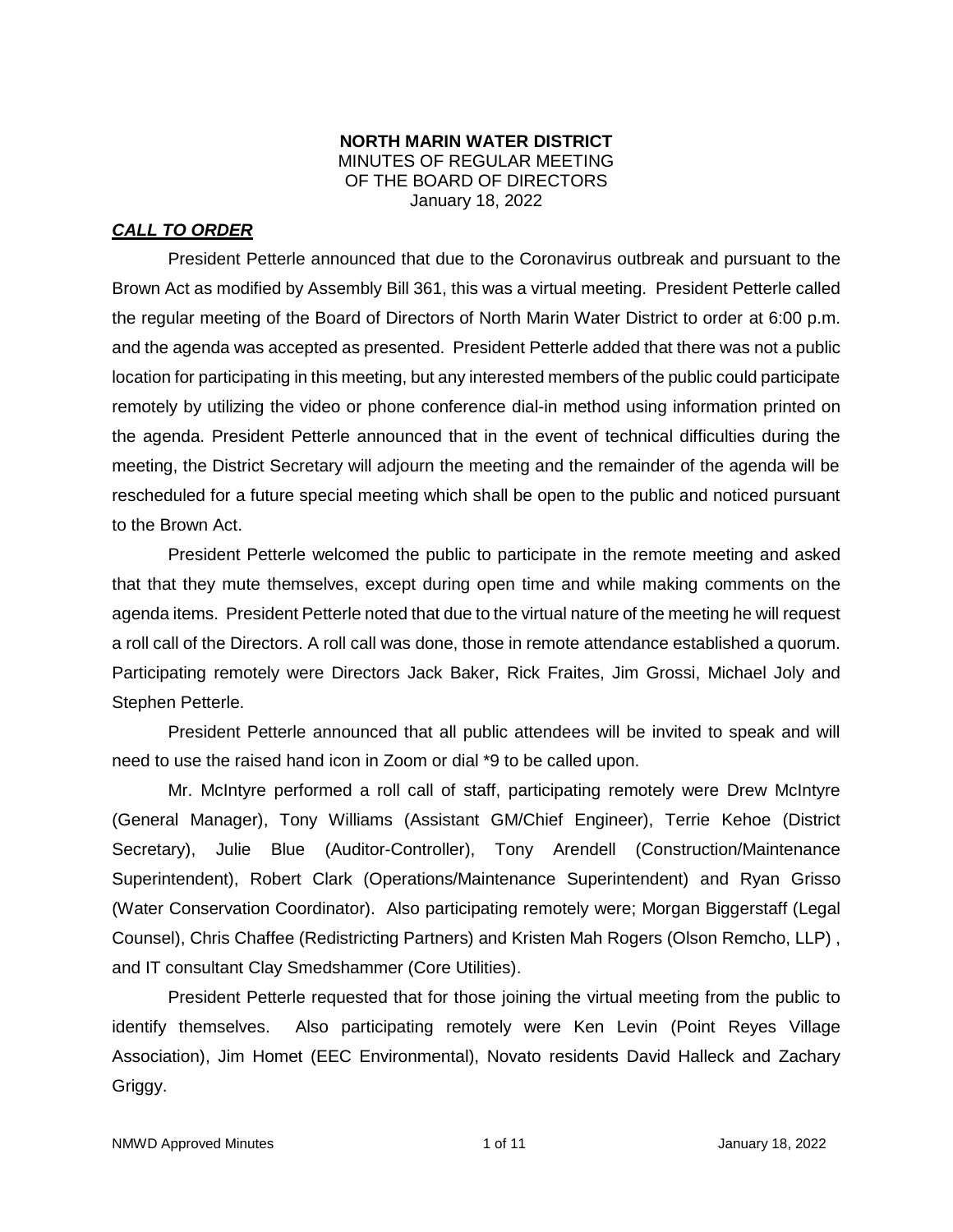#### *MINUTES*

On motion of Director Joly seconded by Director Baker, the Board approved the minutes from the December 21, 2021 Regular Board Meeting with minor revisions by the following vote:

AYES: Director Baker, Fraites, Grossi, Joly and Petterle

NOES: None

ABSTAIN: None

ABSENT: None

# *REDISTRICTING PROCESS PUBLIC HEARING NO. 1: Review and Receive Public Input on Current Electoral Division Maps*

Mr. McIntyre provided an overview of the 2019 redistricting process. Mr. McIntyre stated on December 7, 2021 the Board received a report from staff and legal counsel regarding the 2020 Census, which did not reveal significant population shifts that require adjustments in division lines and, at that time the Board directed staff and legal counsel to prepare materials and invite the public to provide input on the possibility of re-adopting the current electoral divisions map. Mr. McIntyre added it was staff's recommendation that the Board receive an updated presentation by Redistricting Partners and legal counsel, and subsequently solicit public input as part of the first public hearing.

Mr. Biggerstaff reiterated per California Election Code that the Board must review the boundaries every ten years and be sure the divisions are equally populated and compliant with the federal voting rights acts and state law.

Chris Chaffee from Redistricting Partners gave a brief presentation and reviewed the information that was presented at the December 7, 2021 meeting.

President Petterle opened the public hearing at 6:16 p.m. for public comment.

Zachary Griggy introduced himself as a student from UC Irvine who is studying redistricting. He also stated he is a resident of Novato and lives in the Hamilton area. Mr. Griggy expressed his concern with the current division map and did not think the Board should adopt it. He thought the map was flawed, not compact and did not represent the communities of Novato. Mr. Griggy noted that Point Marin and Ignacio Valley are in Division 3, and downtown is in Division 2 which could be avoided with a different map. He stated most of Novato wraps around over three to four ridgelines and it is hard to know who the representatives are. Mr. Griggy stated he knows a family in Indian Valley that has a different representative than their neighbors across the street. He emphasized that the final map will be used over the next ten years and it is critical that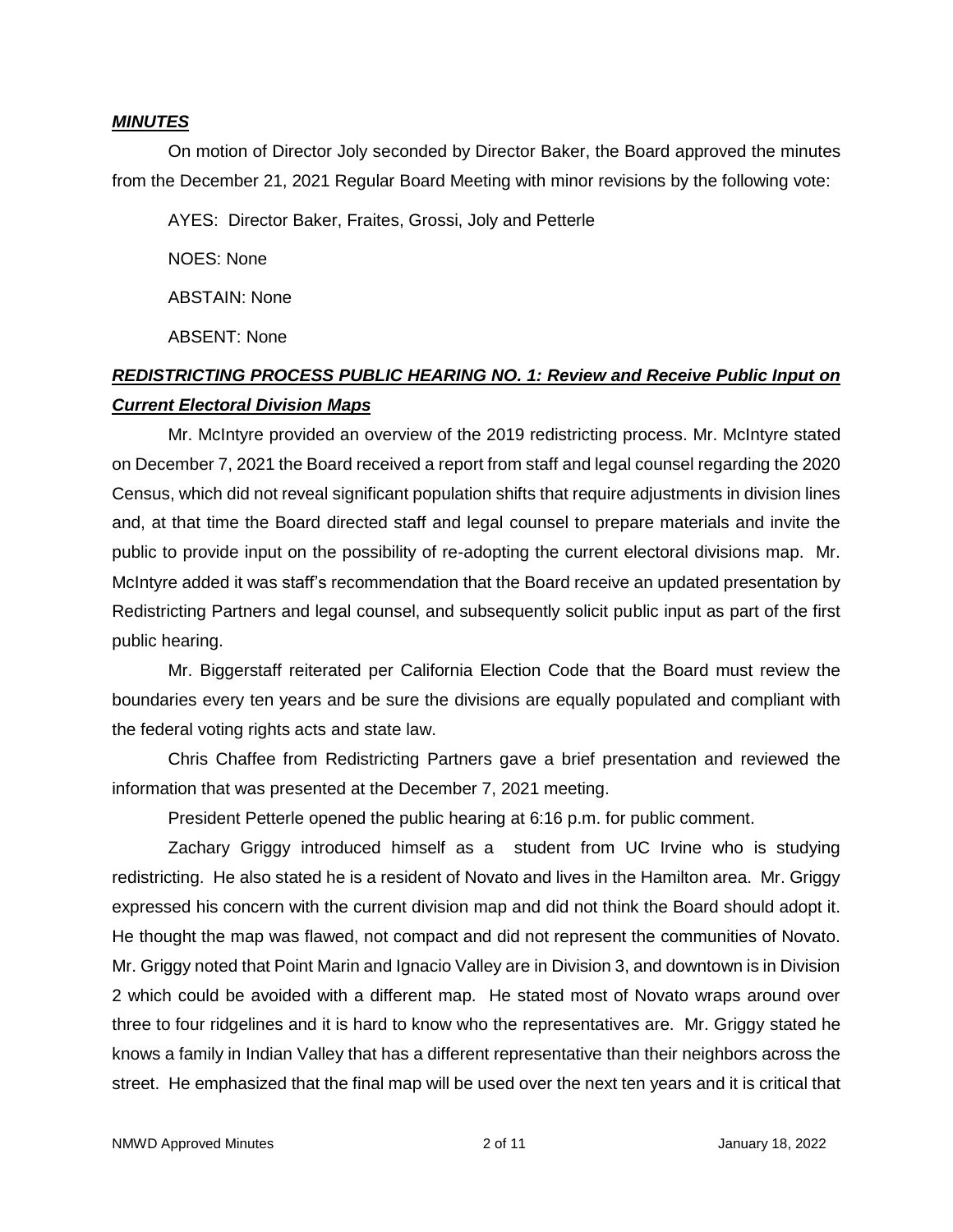we get this right. Mr. Griggy further suggested that the Board should direct the demographer to avoid splitting up neighborhoods and added he will also submit a map for consideration.

Upon hearing no further public comment, President Petterle closed public meeting at 6:19 p.m.

President Petterle asked if there were any further comments from the counsel, consultants or Directors.

Mr. Chaffee stated the map is legally conforming, but that is not to say there may be other alternatives that are preferable. Ms. Mah Rogers from Olson Remcho, LLP, stated that the map is compliant and meets all requirements. She added other maps can be considered and that it is at the discretion of the Board. Mr. Chaffee stated in reference to Division 1, rural urban interfaces were taken into consideration. He added when working through options it was decided to put all rural urban interface in one division so they can speak on issues that arise and have one leader on the Board to represent them, this is what drove the Division 1 boundary line.

Director Grossi stated he is satisfied with the current map and feels it works well. He added Division 1 is difficult, because of the demography and density, ensuring they had enough people to make it compliant. Director Grossi noted we could go through a number of different maps and would probably end up where we are now. Director Petterle acknowledged he appreciated the public comment received. He stated we have a small District and there may be some imperfections, but ultimately you must make sure the map is as inclusive as possible. He added we are meeting the cohesive requirements and the map does not look like gerrymandering, it is contiguous and meets all legal requirements.

Mr. Biggerstaff advised that no motion is needed and this topic will be revisited at the next meeting. Director Joly thanked Mr. Griggy for taking the time and effort to participate in tonight's meeting. He requested Mr. Griggy put a map together and give it to Mr. Chaffee and Ms. Mah Rogers in enough time so they can look at it before the next meeting.

#### *GENERAL MANAGER'S REPORT*

#### Item #11, Gallagher Well No. 2 Installation

Mr. McIntyre announced Item #11, "Gallagher Well No. 2 Installation – Rejection of Apparent Low Bid as Non-Responsive and Award of Construction Contract of Second Lower Bidder" will be pulled from the agenda. He added staff recently received additional information and would like to do further review.

## Stafford Lake Backfeeding

Mr. McIntyre noted, as stated in the Monthly Progress Report that Stafford Lake is now at 73% capacity, which is well above our targeted backfeed quantity of 1,100-acre feet. Therefore,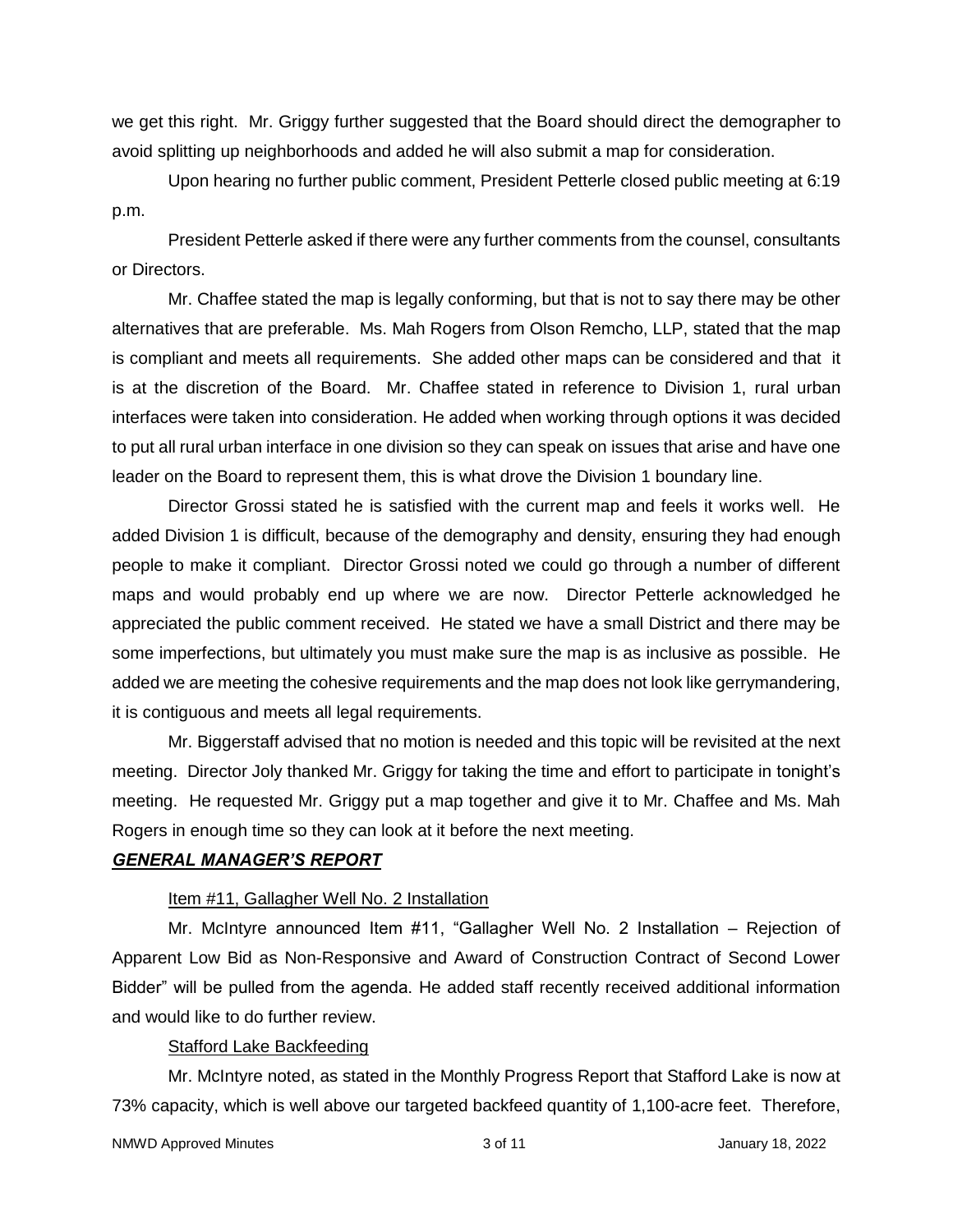there will not be any additional backfeeding in Stafford Lake this year. He apprised the Board that the District backfed the lake for five days in early December and then stopped due to recent rainfall. Mr. McIntyre expressed that even though Stafford Lake capacity is over 70%, more rain is needed to increase the capacity of Lake Sonoma above its current 62% level.

## Emergency Water Conservation Ordinances

Mr. McIntyre reported that with the recent rainfall the Kent Lake gauge is above 38-inches and Lagunitas Creek is now under normal water year conditions. He noted, we will be looking at Ordinance 39 revisions now that we are no longer in dry year conditions and will come back to the Board in February with proposed changes to the Ordinance. Mr. McIntyre added with respect to emergency water conservation Ordinance 41 impacting our Novato Service Area, he does not anticipate any changes to the current mandates until at least March since Lake Sonoma is still experiencing low water supply conditions.

## SCWA Regional Water Supply Resiliency Study

Mr. McIntyre updated the Board on the status of Sonoma County Water Agency's Regional Water Supply Resiliency Study. He stated the study consultant, Jacobs Engineering has recently suffered some setbacks, but staff hopes to have a draft study available for Board review soon.

Director Joly stated California is still under a 15% conservation request and asked what effect this has on local agencies. Mr. McIntyre replied in Novato we have to look at Lake Sonoma and will continue to have to conserve above 15% unless there is some drastic improvement.

Director Petterle commented on the Marin IJ article that referenced MMWD's water supply for this year is above average. Director Petterle warned, we need to proceed with caution when reducing restrictions until we know how much water we have in the bank. Director Grossi agreed. He noted the upside is that at Novato Creek the ground is saturated and water is still coming in to Stafford Lake. However, Director Grossi stressed, we still need to be diligent as the drought situation is not over even though we are fortunate to have received the rain we had.

Director Joly asked if the Board will have the Local Water Supply Enhancement Study materials on January 21<sup>st</sup> for the January 25<sup>th</sup> meeting. Mr. McIntyre confirmed the materials will be ready. Director Joly added water supply is more important than pursuing the building renovation and he would like to look at the cost of that. Additionally, Director Joly stated that he needs to understand the cost of long-term water supply enhancements and the timeline for these projects. He added we need a suitable long-term water supply for our citizens and know it is there before addressing renovation of the building. Director Joly further stated that he needs this information to make an informed decision.

## *OPEN TIME*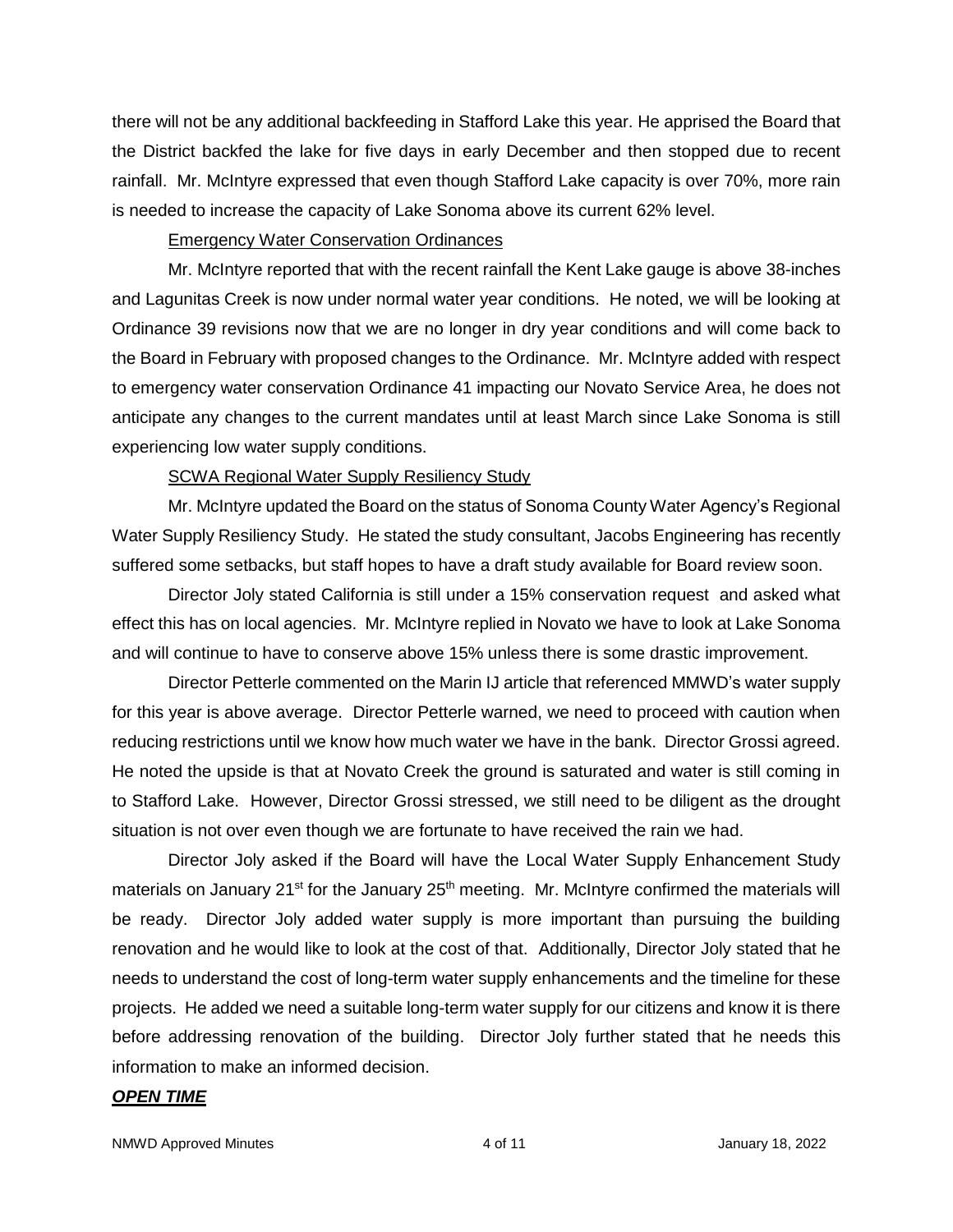President Petterle asked if anyone from the public wished to bring up an item not on the agenda. Jim Homet from EEC Environmental asked if the District is considering expanding recycled water for industrial customers. He asked if the District plans to extend the recycled water pipelines, adding he has two private clients that may influence those extensions. Director Petterle stated the Board typically does not answer questions during open time that the staff can handle. Mr. McIntyre requested Mr. Homet to contact Mr. Williams for additional exchange of information regarding recycled water expansion options.

#### *STAFF/DIRECTORS REPORTS*

President Petterle asked if any Directors or staff wished to bring up an item not on the agenda and the following were discussed.

Ms. Kehoe announced Item #7 of the agenda had a revision of dates and the revised information was added at the end of the agenda. She noted the section addressing the dates for the Meeting by Teleconference should be from January 18, 2022 to February 17, 2022.

Mr. Williams reminded the Board of the Local Water Supply Enhancement Study Workshop scheduled for the January  $25<sup>th</sup>$  Board meeting. He added West Yost will be presenting alternatives as well as preliminary indicators of viability.

Mr. Williams also apprised the Board that staff has received good news from the Department of Water Resources that a grant for \$464,000 was awarded for Gallagher Well No. 2 which will cover a significant percentage of the estimated cost. Mr. McIntyre commended Mr. Williams and staff for their work on getting the grant. Director Joly added this is a terrific accomplishment for staff.

Mr. Clark announced the current weather gave staff a window of opportunity to complete the PRE Tank 4A work, noting the demolition started January  $18<sup>th</sup>$ . He added that redwood from the tank will be used in the building renovation project. Mr. Clark also reported the Kastania Pump Station passed a bacteriological test and the major portion of work is complete other than finishing some remote-control work. He added that staff will continue testing and working closely with Sonoma County Water Agency and Marin Municipal Water District.

Director Joly stated that on our website it shows 17.21 inches of rainfall and our normal is 27 inches. He stated Stafford is at 73% so far this year, exclaiming that is remarkable. He noted however, historically we have had a unique atmospheric river in October, followed by no rain in November or December and now no rain again in January. Director Joly stated that it has been an unsettling hydrological year and this should be a sanity check for us all.

## *MONTHLY PROGRESS REPORT*

The Monthly Progress Report for December was reviewed. Mr. McIntyre reported that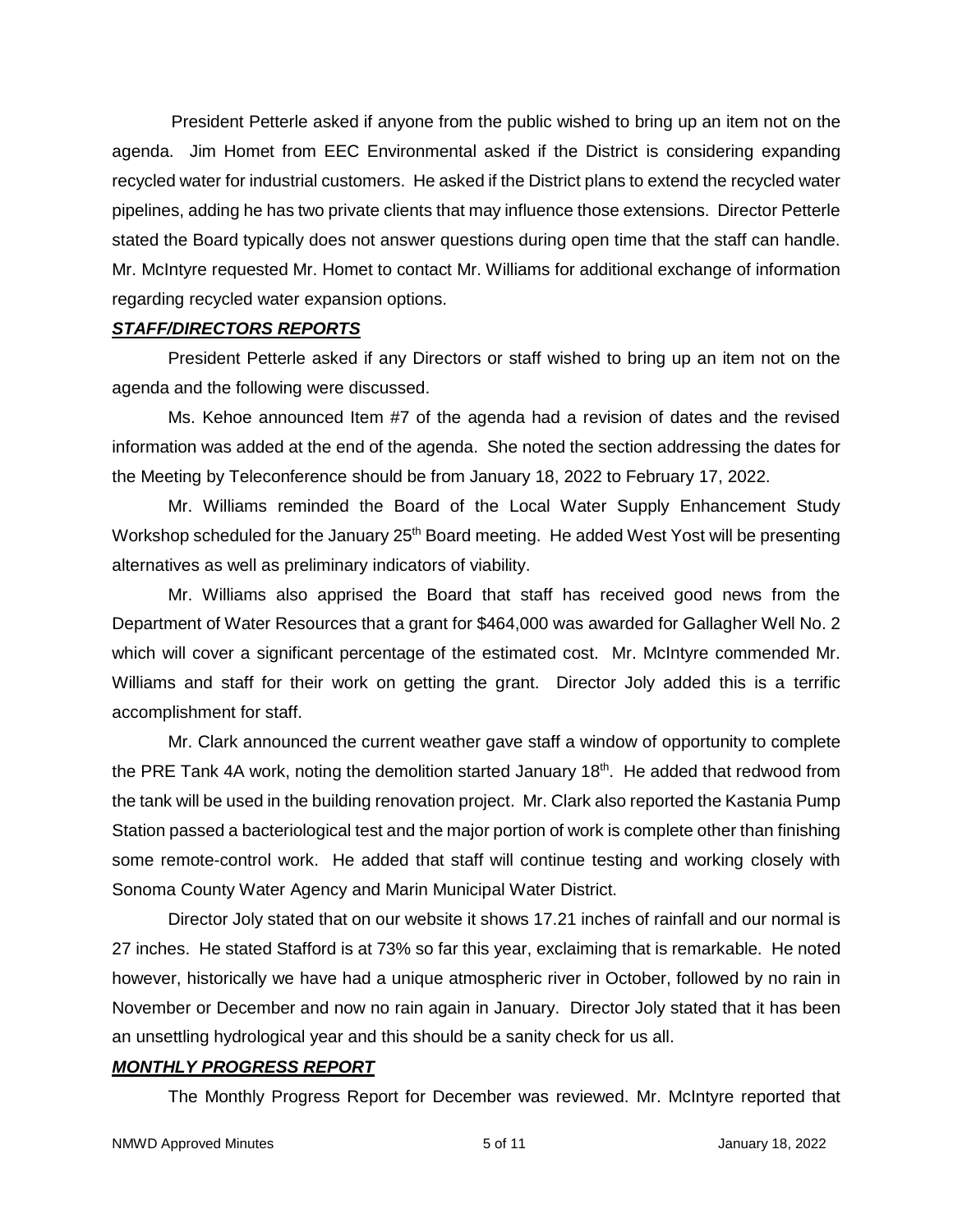water production in Novato was down 25% from one year ago and down 26% fiscal year to date. In West Marin, water production was down 21% from one year ago and down 29% fiscal year to date. Recycled Water production was down 2% fiscal year to date. Stafford Treatment Plant production was down 20% fiscal year to date. The Board was apprised that Stafford Lake is at 65% capacity, Lake Sonoma is at 60% and Lake Mendocino is at 67% capacity. Mr. McIntyre also reported the COVID 19 costs were up \$1,200 from last month and the water bill delinquency impacts were up \$23,000 from last month. He noted the state had approved paying \$57,000 for the Novato service area and ~\$30,000 for the West Marin service area as part of their COVID grant program.

Ms. Blue reported on the December 2021 Investments, where the District's portfolio holds \$26.4M earning a 0.27% average rate of return. She noted that during December the cash balance decreased by \$583,745 and the LAIF rate was at 0.21%.

## *CONSENT CALENDAR*

On the motion of Director Fraites, and seconded by Director Grossi the Board approved the following items on the consent calendar by the following vote:

AYES: Director Baker, Fraites, Grossi, Joly and Petterle

NOES: None

ABSTAIN: None

ABSENT: None

# *RE-AUTHORIZING MEETINGS BY TELECONFERENCE OF LEGISLATIVE BODIES OF NORTH MARIN WATER DISTRICT*

Resolution 22-01 will extend the continuation of teleconference meetings and "Finding Proclaimed State of Emergency, that Local Officials Continue to Recommend Physical Distancing, and that Meeting in Person Would Present Imminent Risks to the Health or Safety of Attendees; and Re-Authorizing Meeting by Teleconference of Legislative Bodies of North Marin Water District" from January 18, 2022 through February 17, 2022 pursuant to Brown Act provisions.

# *RECRUITMENT FIRM AGREEMENT*

With the retirement of the General Manager in May of 2022, the transition plan calls for the appointment of the current Assistant General Manager/Chief Engineer into the General Manager's position. The Board has directed staff to commence with recruitment of a successor and staff recommended the Board approve the General Manager to enter into an agreement with Ralph Anderson and Associates to recruit a successor Assistant General Manager/Chief Engineer.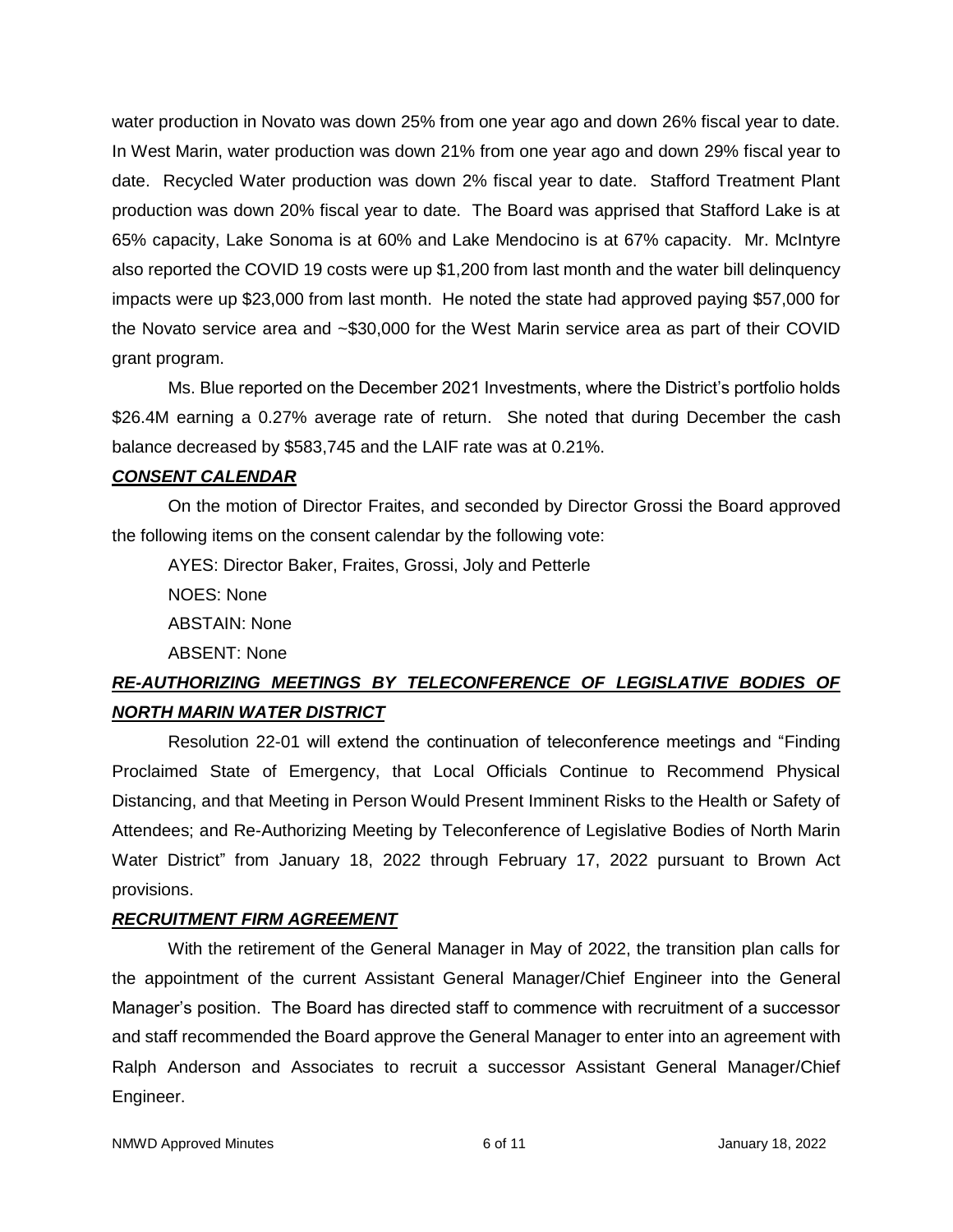# *AGREEMENT WITH SONOMA WATER FOR DROUGHT TOOL KIT PURCHASES*

The Board authorized the General Manager to execute an agreement with Sonoma County Water Agency for the purchase of 1,200 Drought Tool Kits, for a total reimbursement cost of \$17,817.

# *ACTION CALENDAR*

# *GALLAGHER WELL NO. 2 – EASEMENT ACQUISITION COST*

Mr. McIntyre reported that District staff has been negotiating with the Gallagher Ranch family over the value of the easements for several months. He stated that recently District staff reached an agreement with the Gallagher family to pay \$50,000 for these easements. Mr. McIntyre noted the easement agreement has already been executed by both Gallagher brothers and Marin Agricultural Land Trust (MALT) previously indicated their approval and staff expects to have their signature on the agreement within the next couple of weeks. Mr. McIntyre added he is also in communication with the property owners in regards to helping to fund safety railing repair on the bridge. He stated that the wood railing is unsafe and falling apart, and it was agreed to split the cost of the repair, noting he expects the District's contribution to be approximately \$5,000.

Director Joly commended Mr. McIntyre's good work on this project. Director Grossi asked if we are beyond the point that anyone can appeal or get in the way of the project. Mr. McIntyre replied yes.

President Petterle asked if anyone from the public would like to speak and there was no response.

On the motion of Director Grossi, and seconded by Director Fraites the Board approved payment of \$50,000 to compensate the Gallagher Ranch owners for receipt of a fully executed easement by the following vote:

AYES: Director Baker, Fraites, Grossi, Joly and Petterle

NOES: None ABSTAIN: None

ABSENT: None

# *GALLAGHER WELL NO. 2 WELL INSTALLATION – REJECTION OF APPARENT LOW BID AS NON-RESPONSIVE AND AWARD OF CONSTRUCTION CONTRACT TO SECOND LOWER BIDDER*

Mr. Williams announced that the "Gallagher Well No. 2 well installation rejection of apparent low bid as non-responsive and award of construction contract to the second low bidder", Item #11, was pulled from the agenda and will be rescheduled for a future meeting.

# *AMI OPT-OUT REQUEST – 609 ROWLAND BLVD.*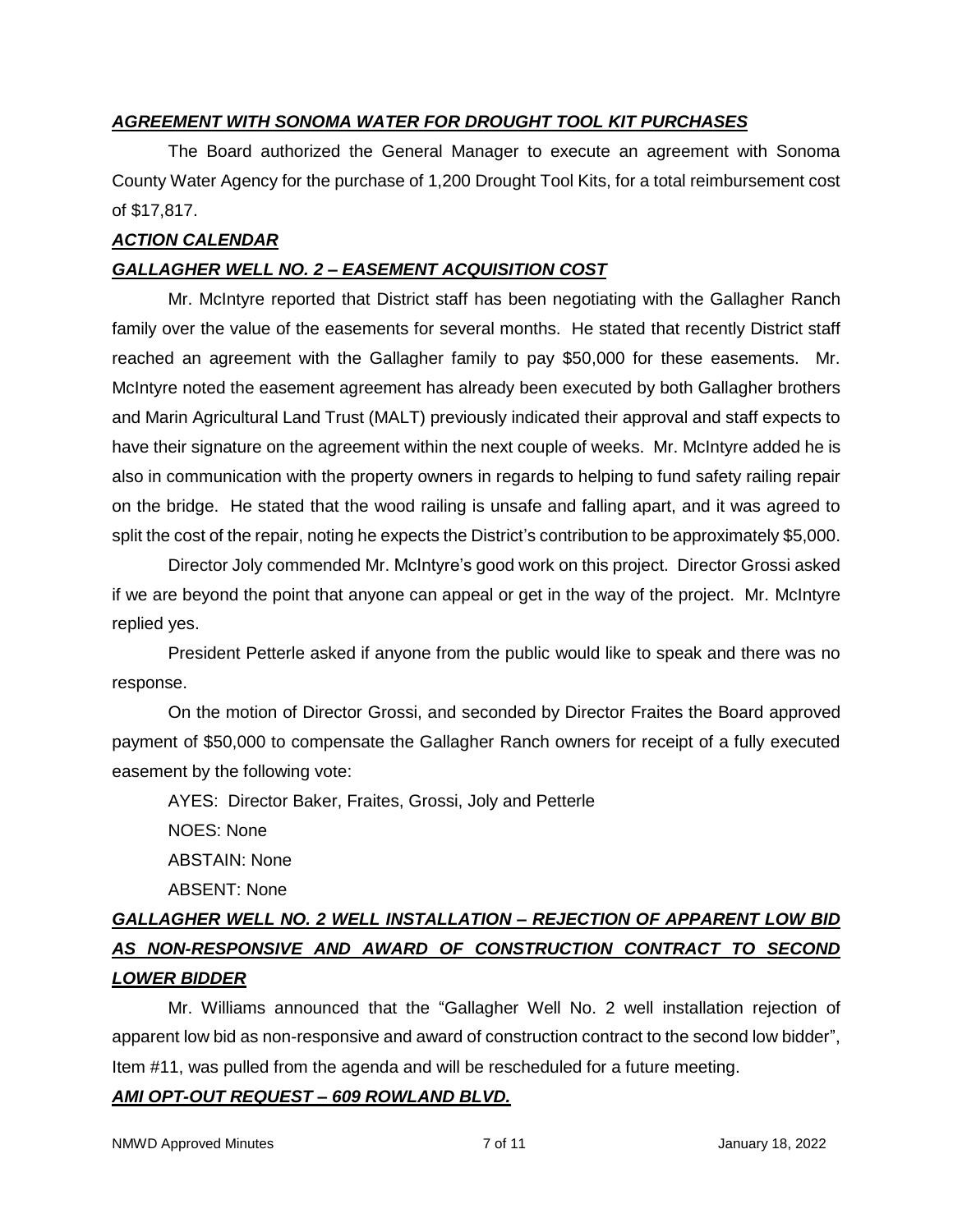Ms. Blue apprised the Board that in October 2020 staff was contacted by Mr. Halleck, the customer at 609 Rowland Blvd. in Novato. She stated he expressed health concerns related to the Advanced Meter Information (AMI) system which is installed on his water meter. Ms. Blue added Mr. Halleck asked about the District's AMI Opt-Out Policy and was provided a copy of the policy and a copy of the letter provided to each customer prior to installation. Ms. Blue advised the Board that Mr. Halleck has requested to remove his AMI meter and the Board can either leave the AMI meter installed as is; or allow Mr. Halleck an exception to the AMI opt-out policy and have staff reinstall a non-AMI meter and bill him \$10/bimonthly to manually read the meter.

President Petterle asked if anyone from the public would like to speak.

Mr. Halleck stated that he appreciated the Board and Ms. Blue for putting this item on the agenda. He also thanked staff and the Board for everything they do to bring water to their customers. Mr. Halleck explained that his wife is sensitive to electronic magnetic frequency. He noted that they try to reduce the amount of radio waves she is exposed to, which is why they opted out of the PG&E Smart Meter. Mr. Halleck stated that he did a test at the street and there were only short bursts from the AMI meter, but they were considerable. He stated the meter is at the sidewalk and located where they park in front of the house. Mr. Halleck noted there are some things that cannot be changed, but this is something on their property and they would like to have the meter manually read. In closing, he stated he appreciated the time he was given to speak and hoped the Board understood his reasons for his request.

President Petterle thanked Mr. Halleck and asked if the Board or staff had any further discussion.

Mr. McIntyre asked Ms. Blue to review the policy for the benefit of the Board. Ms. Blue replied that in April 2018, the Board approved the current policy and at the time staff did a survey and seven agencies responded. She noted some were in different implementation stages of their AMI program; one had an Opt-Out policy, one was considering one, and the remaining five did not give the public an option to Opt-Out. Director Grossi stated he understands the customer's concern with sensitivity and the Board has talked about this before when we dealt with a similar situation. He added that he has no problem with allowing the Opt-Out, but he would like to know the cost to replace the meter. Ms. Blue responded an estimate to replace the AMI meter is around \$170, and the fee to read the meter every two months is ten dollars. Director Grossi asked if the AMI meter that is removed can be used somewhere else. Mr. Blue replied the intention is to switch back to AMI if a new person moves on to the property. She added initially the District had about 50 Opt-Out customers, and now we are down to 41. Director Petterle stated the District's policy does not include the cost of installation, when a new customer moves in and we have to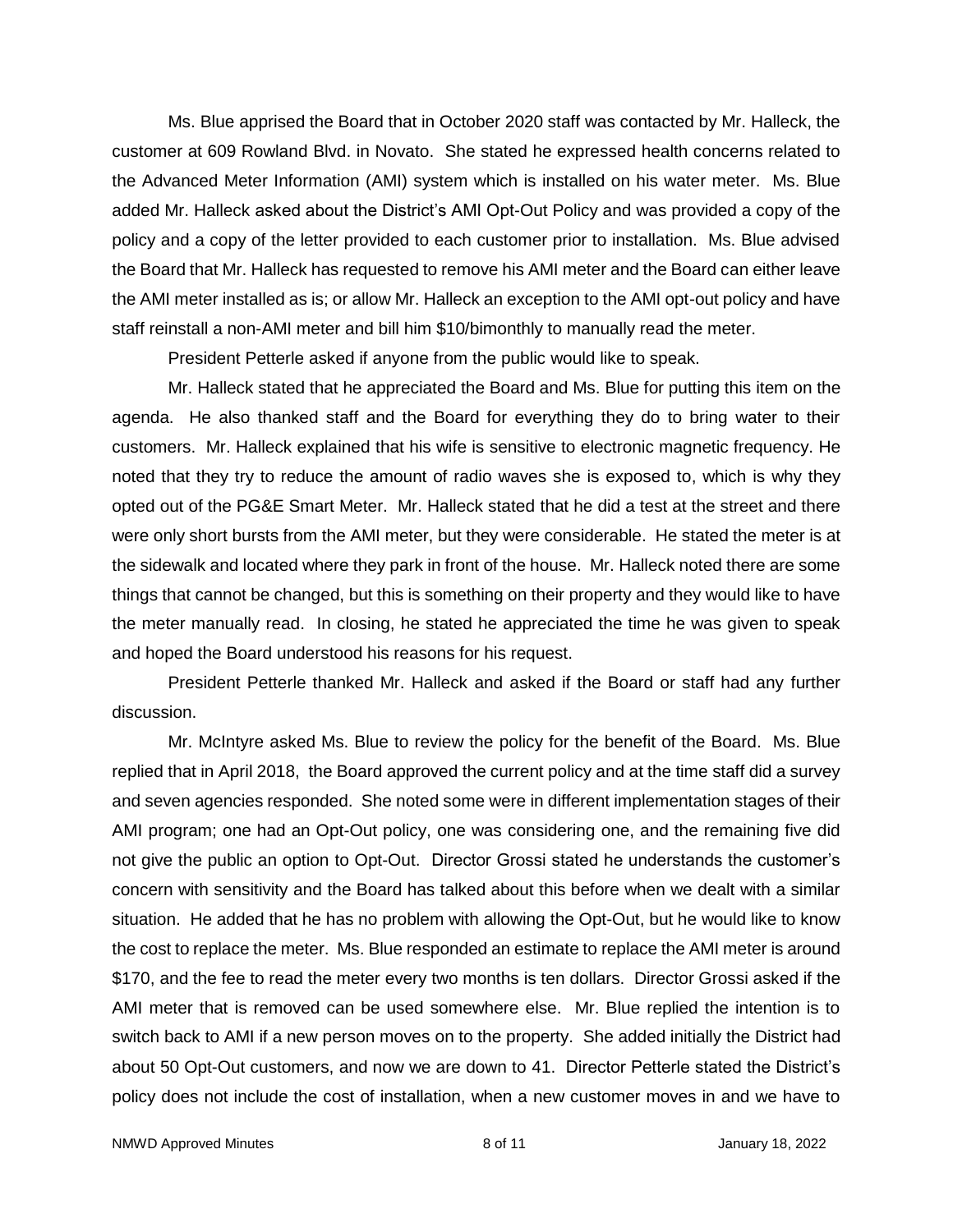reinstall the AMI meter, therefore it becomes two installations that our policy does not cover. He added his concern was not with one family, but if the District gets several requests, then we could be looking at serious money. Director Petterle recommended the current policy should be modified to include the customer is responsible for the cost of installation of the new meter and at the end when the AMI meter needs to be reinstalled. Additionally, Director Petterle noted ten dollars to read the meter sounds like a pretty good deal considering it is a special case to send someone out to read these non-AMI meters. He added he would like to see the policy modified to include updated meter reading costs and costs for installation of the new meter and for replacement when the customer moves out. Director Grossi stated he would approve the Opt-Out request, but also asked staff to review the policy so in the future requests such as these do not cost the District money. Director Fraites agreed.

Director Baker stated he cannot agree with the request and means no disrespect to the customer; however, he believes it is the wrong way to go.

On the motion of Director Grossi, and seconded by Director Fraites the Board approved the AMI opt-out request for 609 Rowland Boulevard in Novato, have staff reinstall a non-AMI meter and bill the consumer \$10/bimonthly for the meter to be manually read, in addition to having staff modify the current policy by the following vote:

AYES: Director Fraites, Grossi, Joly and Petterle

NOES: Director Baker

ABSTAIN: None

ABSENT: None

# *INFORMATION ITEMS*

# **WEST MARIN 2021 DRY YEAR WATER CONDITIONS REPORT – INITIAL REVIEW**

Mr. Grisso provided an initial review on the 2021 Dry Year Water Conditions Report. Mr. Grisso also apprised the Board that Emergency Water Conservation Ordinance 39 for the West Marin service area will come back to the Board at the February  $1<sup>st</sup>$  meeting, therefore he would like any comments to be submitted by January 21<sup>st</sup>.

President Petterle asked if there were any questions from the Board. Director Grossi noted we have the Local Enhancement Water Supply Workshop coming up and asked if staff should also be looking closely at the West Marin service area. Mr. McIntyre responded that our water supply conditions in West Marin are normal this year and during dry years we have an agreement with MMWD in which we can request water releases to Lagunitas Creek via the Kent Lake reservoir.

Director Fraites gave kudos to Mr. Grisso for an excellent detailed report.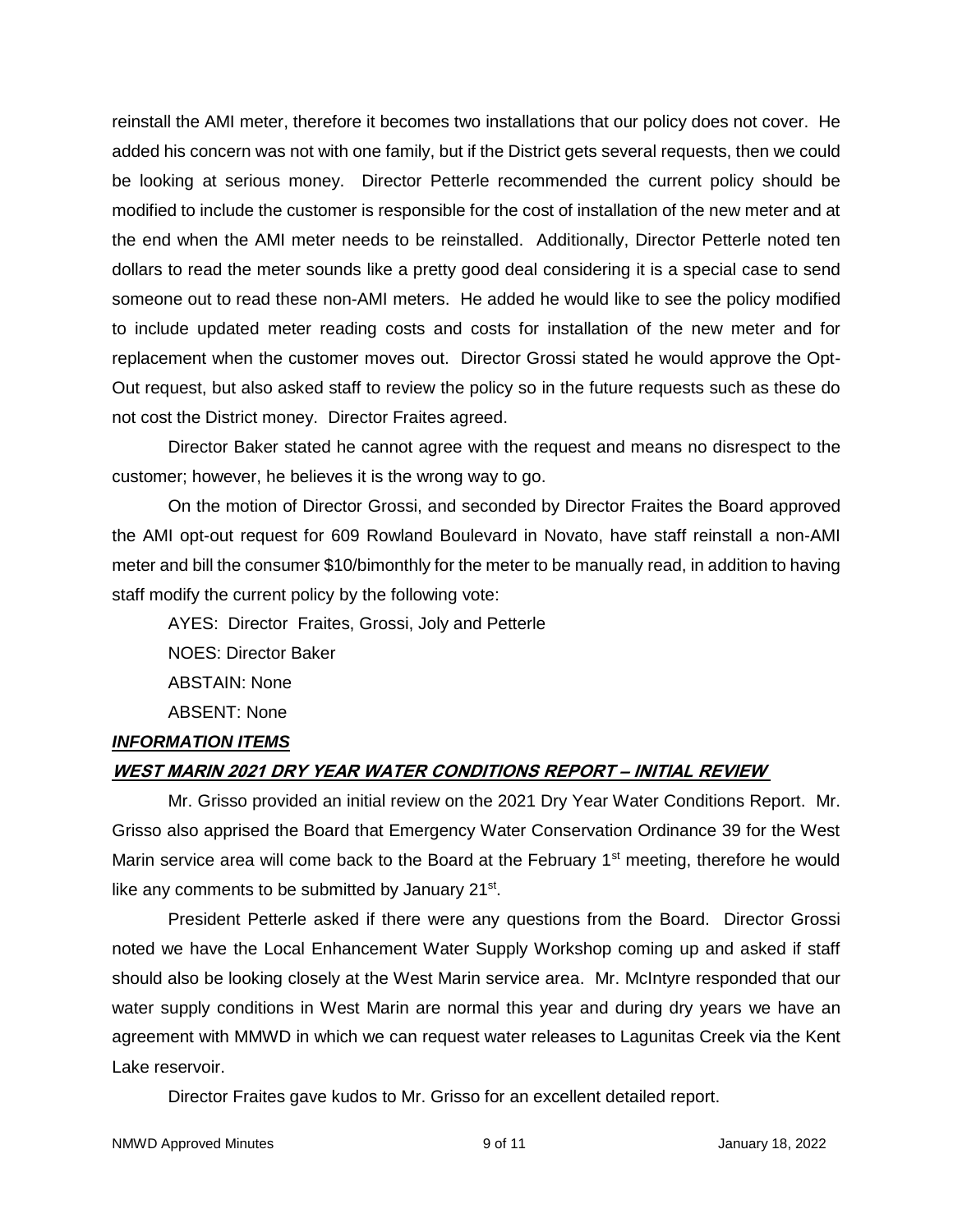#### **SAN MARIN PUMP STATION BATTERY BACKUP SYSTEM**

Mr. Clark reported on the San Marin Pump Station battery backup system. He stated he is waiting for legal review, but anticipates this will come back to the Board at the second meeting in February, noting if approved it could be installed as soon as November 2022.

Director Joly stated it looked like a win-win situation. Mr. Clark replied it is very promising, and has very low impact in regards to the location of the pump station. Director Grossi stated he thought it was a great idea, and it will have value in the event of an emergency when we lose power, that is an added benefit.

#### *ETHICS TRAINING FOR BOARD OF DIRECTORS AND DISTRICT OFFICERS*

Ms. Kehoe apprised the Board of the upcoming ethic training for Board of Directors and District Officers which is a required under state law AB1234 to be completed every two years.

Director Joly asked if the training could be broken up. Ms. Kehoe replied, that option is available, however she chose to complete the entire training in one sitting.

#### *TECHNICAL ADVISORY COMMITTEE MEETING – DECEMBER 6, 2021*

Mr. McIntyre reported on the Technical Advisory Committee Meeting for December 6, 2021.

#### *MISCELLANEOUS*

The Board received the following miscellaneous items: Disbursements – Dated December 23, 2021, Disbursements – Dated December 30, 2021, Disbursements – Dated January 6, 2022, Disbursements – Dated January 13, 2022, Point Reyes Light - Salinity Notice – December 23, 2021, Point Reyes Light - Salinity Notice – December 30, 2021, Marin IJ – NMWD Ad No. 8 – Did you know? – December 31, 2021, Marin IJ – NMWD Ad No. 9 – Did you know? – January 14, 2022, NMWD Response Letter – Proposed Accessory Dwelling Unit at 145 Silver Hills Road, Point Reyes Light – NMWD Notice of Public Hearing on Redistricting – January 6, 2022, Marin IJ - NMWD Notice of Public Hearing on Redistricting – January 7, 2022, Increase in Director's Compensation and Annual Report on Board Compensation.

The Board received the following news articles: San Francisco Chronical – Californians have a lot of ideas for how to get more water; Most of them are really bad; Marin IJ – Editorial – Water-supply roller coaster needs to end; Marin IJ - Hopeful signs amid historic drought -CONDITIONS EASING; Marin IJ – California adopts new water rules – OUTDOOR USE; Point Reyes Light – Editorial – Nature smiles on us; Marin IJ – Water district delays pipeline across bridge- MARIN MUNICIPAL; Marin IJ – Water officials consider rolling back restrictions – MARIN MUNICIPAL and Marin IJ – Slowing water pipeline plan best for MMWD board incumbents.

The Board received the following social media posts: NMWD Web and Social Media